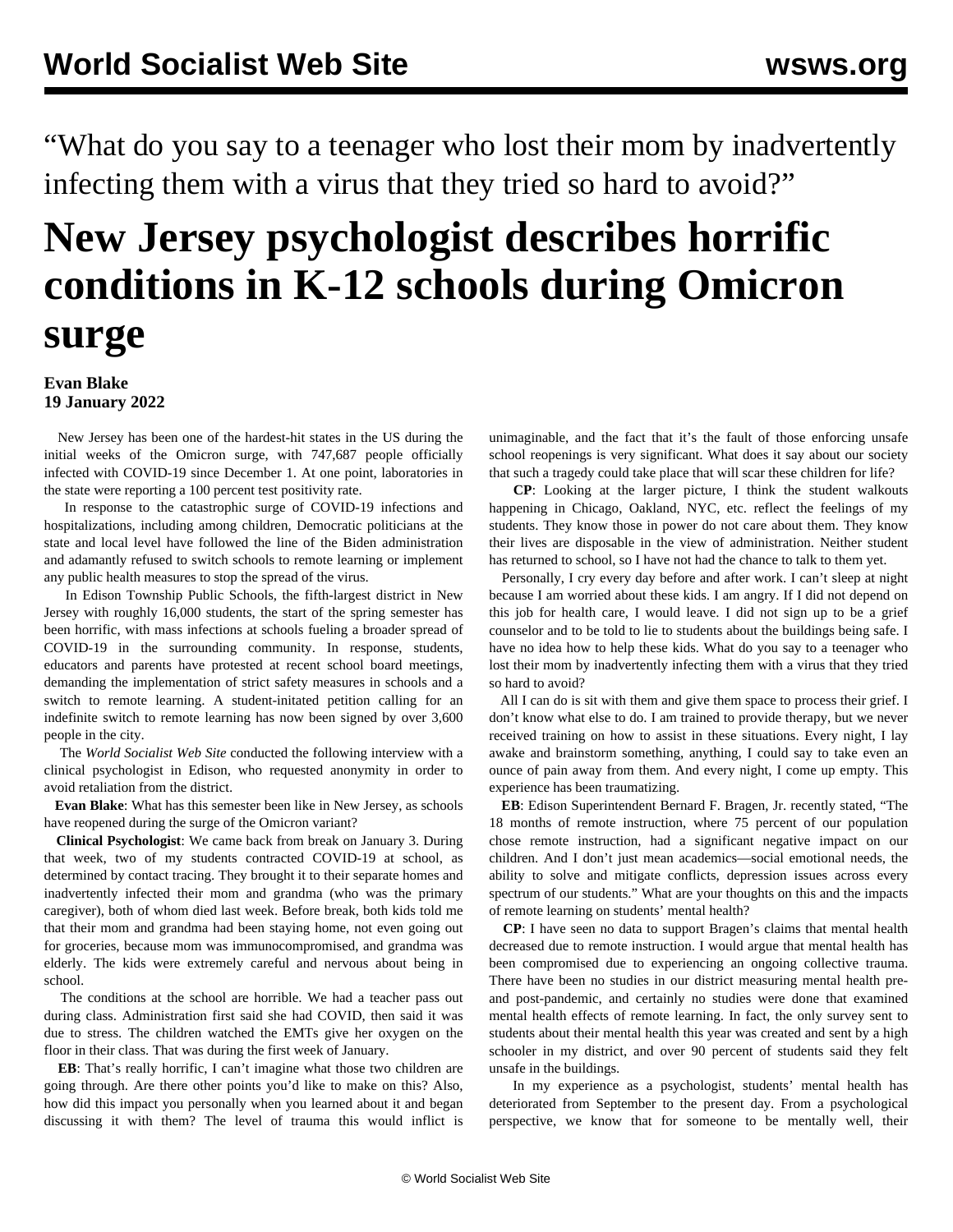physiological and safety needs must be met first. Right now, that is not happening, and the kids know this. Every day, I am seeing kids whose anxiety is debilitating because they are terrified to be in the buildings. Kids break down in my office. They don't eat or drink the entire day because they are "packed like sardines" (per one student) in the lunchroom. They ask me to buy them N95 masks. They tell me they see their teachers "having mental break downs" in their classrooms. These kids do not feel safe, and they are right to feel that way.

 **EB**: I very much agree with those points. In particular, there's no real data supporting the claims that remote learning is more harmful to children's emotional mental health than the "collective trauma" of the pandemic, as you note.

 Can you comment more on the potential long-term trauma facing children who have lost parents or caregivers? And in particular those like the two students at your school, who inadvertently infected their at-risk family members?

 **CP**: Children who lose their caregivers, specifically those who inadvertently infected them, are likely to experience survivor's guilt, which is a symptom of post-traumatic stress disorder (PTSD). Research shows that children who experience survivor's guilt can live with feelings of shame and disentitlement to life, which can lead to depression, anxiety, and difficulties with relationships.

 These children may also experience intrusive memories, night terrors, flashbacks, and difficulties managing emotions. Those who have trouble managing emotions may partake in maladaptive behaviors, such as isolating themselves, self-harm, or substance misuse. In addition to psychological issues, children who experience survivor's guilt can face physical problems such as gastrointestinal problems, headaches, nausea, and issues with their immune systems.

 **EB**: These very real long-term mental health problems are never discussed in the media; everything is always framed as the poor impacts on mental health from remote learning. What are your thoughts on the broader campaign to reopen schools before the pandemic is brought to an end and conditions are actually safe? What economic motives do you see driving this?

 **CP**: I think the push to reopen schools is about funding, not students' mental health or academic performance. If it was about academics, we wouldn't have over 100 classes canceled a day, where dozens of kids are sent to the auditorium or cafeteria to be watched by secretaries or security guards. Guidance counselors and secretaries wouldn't be covering classes where students are doing all of their work on google classroom anyway. If it were about mental health, mental health professionals who work with these kids every day would have been consulted.

 Our superintendent, Dr. Bragen told us, "I don't want to know how many cases there are or how many staff are out." He doesn't care about anyone's safety or health, and I'm afraid that his attitude is what we are seeing nationwide. Along with funding, workers cannot go to work without someone watching their kids. In that sense, schools are open so the economy can run. Profits for the upper class are being clearly shown as more important than the health and lives of students and school staff.

 **EB**: Absolutely, those are critical points. You've begun to describe what conditions are like in your school and district, but could you say a bit more on this? For the week ending January 2, with just half of schools reporting data, there were 28,399 confirmed cases in New Jersey schools, including 8,380 staff and 20,019 students. What are the figures like now in the district and at your school? Also, has there been any discussion of a temporary switch to remote learning, or are Bragen and the school board adamantly opposed to this?

 **CP**: The school board is adamantly opposed to any remote option and clearly stated that during our last BOE meeting on January 3. Unfortunately, the district doesn't share data with us, so I don't know the case numbers. The [website that lists case numbers](https://edison.k12.nj.us/administration/superintendent/welcome-back-2020-2021/covid19-statistics) has not been updated. I can tell you from observation that we are still combining classes and kids are still being watched by secretaries and guidance counselors.

 I don't think we will ever know the real numbers since our district is now going with the "If I don't test, I don't have it" mentality. At least, that is what our director of special services said in a meeting last week when he was visibly sick. One of our Vice Principals knew he had COVID and came to work anyway, without a mask. Our teachers wear masks, but not all admin do. Students have also told me that they tested positive but didn't tell the school and come in anyway. Other students told me they were sick but couldn't get a test, so they just came to school.

 Teachers and kids are being forced back after five days even when they have visible symptoms. If kids are out more than five days, they are being threatened with educational neglect claims. We also have parents who lie about results. Last week, my 11-year-old student needed a negative test to come back, but the parents sent in results for a 47-year-old. Admin said to let him back because they didn't want to fight with the parents. Because of these reasons, I doubt we will ever know how many cases are in our schools.

 Our buildings had horrible ventilation prior to COVID, and this has been a fight with the NJEA union and the district for years. So naturally, teachers open windows for ventilation. Bragen said we can no longer open windows when it's cold outside. Of course, people do it anyway, so teachers and kids are usually in winter coats and gloves.

 There are no social distancing rules in place. Contact tracing is slowing down. A new rule in the district says that regardless of how many times you were exposed (e.g., once in the morning, once in the afternoon), you will only be notified once. Buses are late every day because drivers are out sick. In the first week of January, a bus full of young kids was missing for over an hour because the driver was a sub who didn't know the routes and ended up in another town.

 **EB**: What you've described is really a criminal indifference to the health and well-being, including mental health, of children and educators. It also shows the de facto breakdown of the public education system due to these reckless policies of mass infection. I think the "If I don't test, I don't have it" mentality and cover-up of cases has become ubiquitous with Omicron, coming from the Biden administration and the CDC on down. Both the Democrats and Republicans are now pursuing a "herd immunity" strategy of mass infection, and the school reopening policies are critical for that. What are your thoughts on these issues, as well as the recent changes to CDC isolation/quarantine guidelines, and the ["Test to](/en/articles/2022/01/04/test-j04.html) [Stay" program](/en/articles/2022/01/04/test-j04.html) they recommend for schools?

 **CP**: From what I understand, "herd immunity" is not possible due to the way that COVID-19 destroys T-cells. Instead of acting like other SARS viruses, COVID-19 is acting more like HIV in that the more often you are exposed, the weaker your immune system becomes. In addition, the "herd immunity" strategy, if you can call it that, does not take into account Long COVID. Every day, we are seeing more studies about the effects of even "mild" cases, ranging from kids being at 116 percent greater risk for developing diabetes to young people having strokes.

 The CDC's change from 10 to 5 days of quarantine was a completely political decision that puts everyone inside schools at risk. We now have students and staff coming into the buildings while contagious. What does this do for these individuals' mental health? It shows them that they are not valued, which can lead to an increase of depression, low self-esteem, and behavioral issues, which is what school districts claim to be protecting against.

 Likewise, knowing that people around you are contagious increases students' and staffs' anxiety, the long-term effects of which can lower one's immune system and cause difficulties with concentration, with peer relationships, and cause avoidant behaviors, which again are what districts are claiming to protect against.

"Test to Stay" won't work due to the issues I discussed above. People